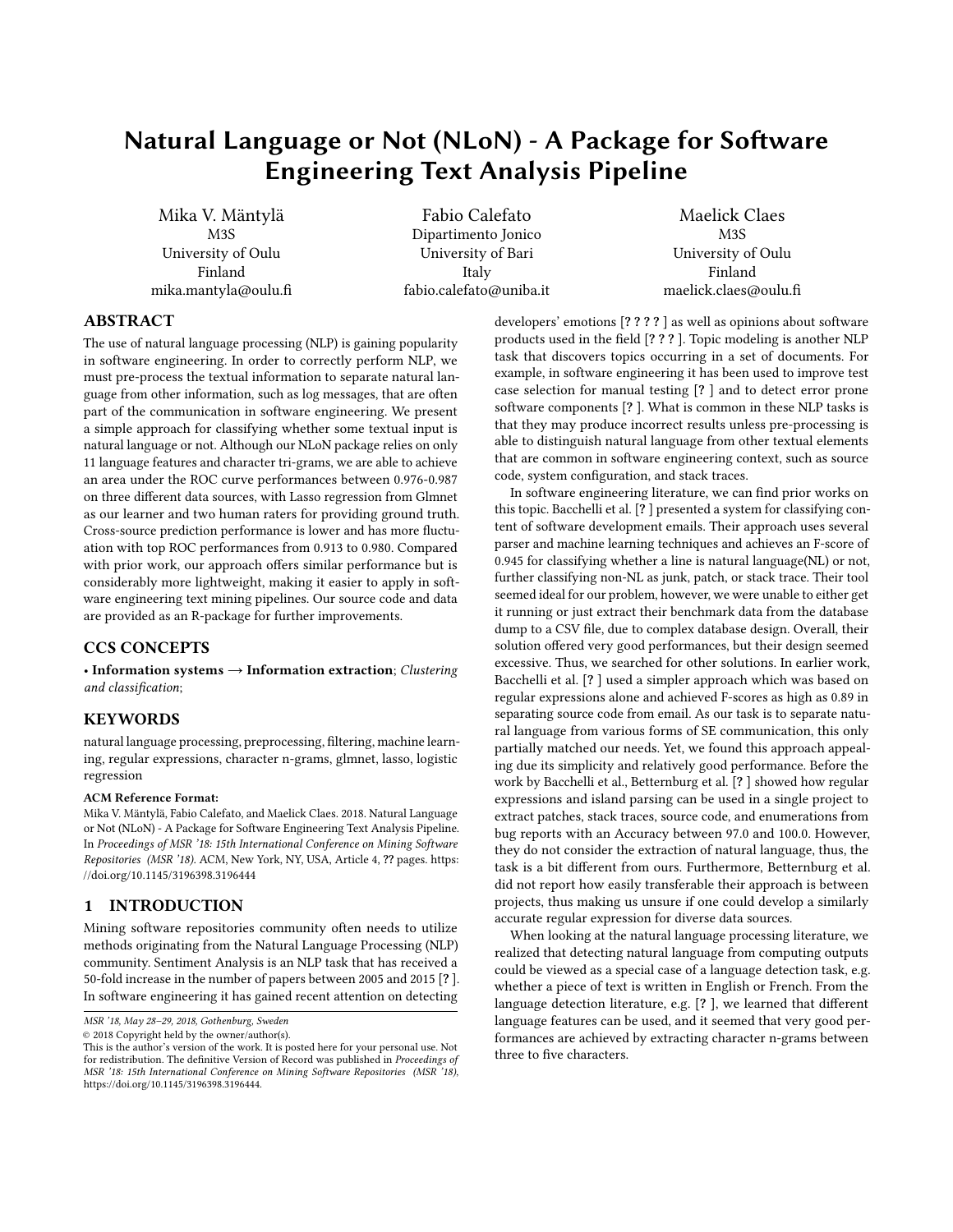# 2 METHODOLOGY

Using ideas originating from software engineering and language detection, we aim at creating a lightweight classifier tool that would take a line of text as input and predict whether it is Natural Language or Not (NLoN). The tool is currently available as an opensource R package on GitHub [? ].

We want the cost of moving our tool between projects manageable in terms of effort and expertise. To control effort, we decided that it should require no more than 2,000 lines of text for training. According to our experience, manually labeling a single line takes about 3 seconds meaning that 2,000 lines can be labeled in 1 hour and 40 minutes. However, counting in some breaks and time needed to think about borderline cases, we think it is realistic to budget 4 hours for annotating project-specific data that can be incorporated in adaptations of the tool. In order to minimize expertise and effort, we decided to use machine learning rather than regular expressions. Although regular expression and parsers can offer excellent accuracy [? ], they may require significant expertise when adapting them from one project to another. The adaption of regular expressions also requires investigation of the project under study. We think that effort is better spent in manual data labeling, whose results are then fed to a machine learner that decides whether a particular regular expression is a good predictor or not.

We utilized 3 data sources with 2,000 samples each. First, we have Comments made on the Mozilla issue tracker for projects where most of the professional development happens, i.e., Firefox, Core, and Firefox OS. In total, the repository has over 6 million issue comments. Second, we have Chat entries retrieved from the public Slack archive of Kubernetes. In particular, we downloaded 16K random entries from the #kubernetes-dev channel, where we expected to find more representative examples of chat entries mixing natural language with code. Third, we have Email messages mined from one of the mailing list archives of the Apache Lucene project. Similarly, we downloaded the entire content (25K message) of the lucene-dev mailing list, where we expected to find more emails containing natural language content interleaved with code snippets.

The first and second authors performed independent labeling. We noticed that oversight errors in human labeling occurred between 1 and 2% of the labels for both labelers. After these errors were fixed, the labelers agreed on 97 to 98% of the lines. To keep our presentation of results tidy, we only use the labels of the second rater (= second author). The first rater (= first author) was responsible for the NLoN-package implementation, thus, it is possible that his ratings are influenced by the feature engineering done for the machine learning model. Thus, the use of the second rater who was not involved in the tool implementation offers unbiased text labels. Still, we note that there is no meaningful difference in our classifier performance between raters.

For machine learning, we implemented two approaches: feature engineering (FEng) and character tri-grams (C3gram). Feature engineering is inspired by the success of regular expressions of past work [? ? ]. Yet, we do not interpret regular expressions as absolute rules where matching certain condition would classify the input as NL or non-NL. Rather we extract them as language features and feed the results to our machine learning algorithm, e.g. if the line ends with "{", it is fed as 1, or as 0 otherwise. Additionally, feature engineering uses statistics of each line such as the ratio of non-letter characters and the ratio of capital letters. All feature engineering predictors are shown in Table ??. Ten of our eleven features were created when working with our first data set, but to our surprise these features also performed very well with the two other data sets. In the end, we only found one extra feature that improved performance. However, we think that there is room for improvement in future works.

Character tri-grams were suggested by language detection literature, e.g. [? ]. We were afraid that due to our small sample size (2,000 lines) and the limited amount of contents each line holds, that tri-grams would not perform very well. Language detection approaches offer good performance starting from 25 characters and top performance is reached at 60 characters [? ], requirements that are not met by many of our input lines. Also, the number of samples in the language detection can go up to millions [? ].

Glmnet implements a generalized linear model with a penalty. It was chosen as our machine learning tool due to its fast performance, robustness, and ability to handle large and sparse input space with multiple correlating inputs [? ]. Due to these features, penalized regressions are regarded as a recommended strategy for natural language processing tasks [? ]. Glmnet performs both variable selection and regularization, which prevent over-fitting by limiting the model complexity with a penalty term lambda. This ensures that we can test language features with high dimensionality, e.g. character tri-grams, without having to worry about feature selection or over-fitting. The ability to do feature selection as part of prediction has made Glmnet gain interest in the defect prediction community as well [? ]. We use Glmnet for performing binomial logistic lasso regression and optimize its 10-fold cross-validation performance with respect to the area under the ROC curve (AUC). We report a performance at lambda min which gives the maximum mean AUC in cross validation. We repeated the cross validation 5 times and use the median performance in our results to counter the effects of non-balanced data partitioning.

# 3 RESULTS

#### 3.1 Within-source prediction

Table ?? shows the results of machine learning using Glmnet with 10-fold cross validation. In all cases, we can see that both AUC and F-scores are above 0.9, and in many cases above 0.95. Combining both feature engineering and character tri-grams always offers a superior performance but it also contains the highest number of variables. The F-scores are shown to make backward comparison to previous papers easier. As reported in Bacchelli et al. [? ], their work resulted in F-scores up to 0.945. Our F-scores are between 0.959 and 0.970. From past work we found no execution times and our very brief execution time tests show that our tool can classify 1,000, 10,000, and 100,000 lines in 0.3s, 2.6s. and 27s respectively with a personal computer using a single core and logical unit.

For the remainder of this paper, we will only report and discuss AUC measures. Unlike F-measure, AUC is threshold-independent, i.e., it does not depend on selecting a cutoff value that the model uses to decide whether an instance is to be classified as either positive or negative. Threshold-dependent measures can lead to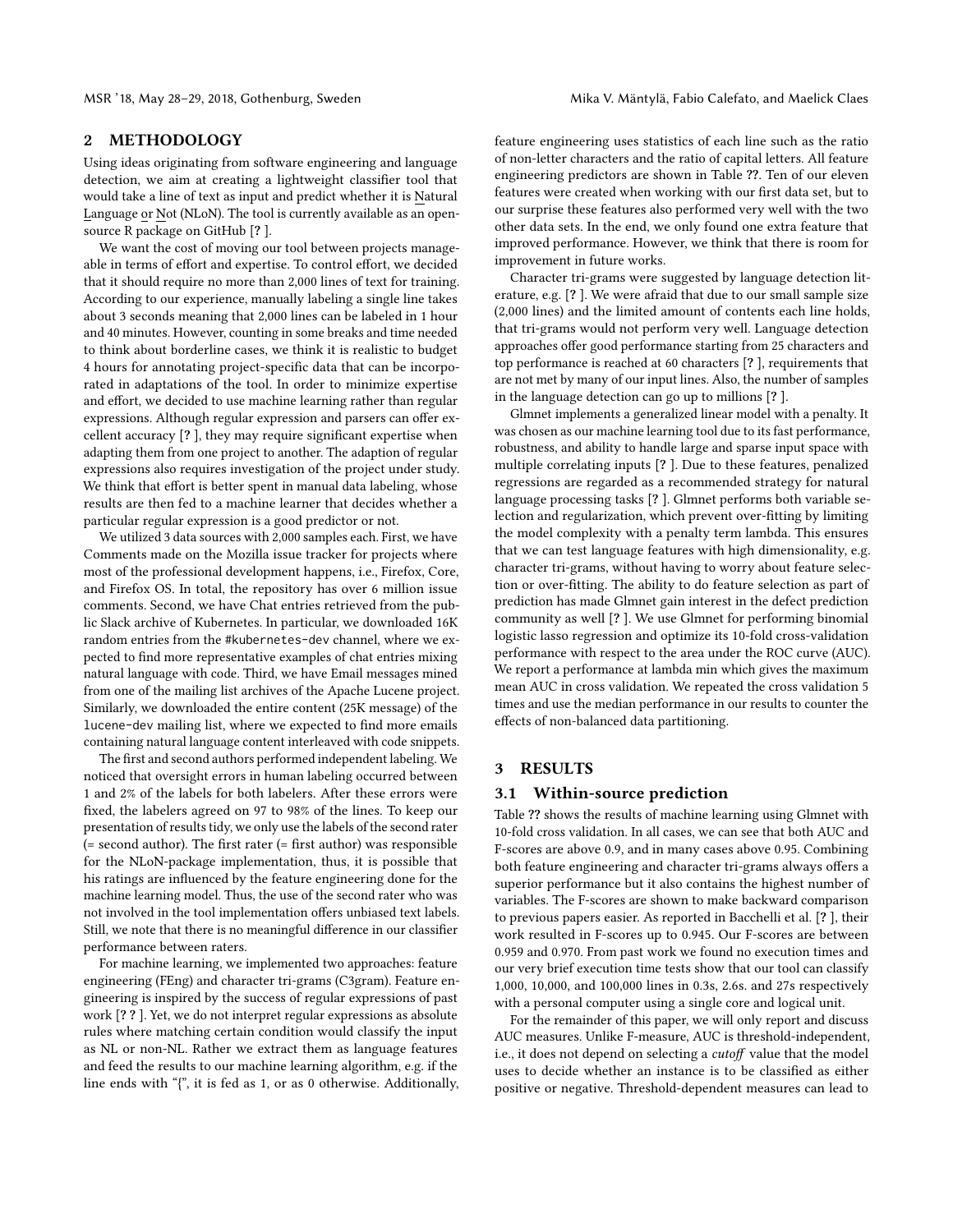Natural Language or Not (NLoN) - A Package for Software Engineering Text Analysis PipelBR '18, May 28-29, 2018, Gothenburg, Sweden

Table 1: Classification performance

|            |                    | Comments | Chat   | Email  |
|------------|--------------------|----------|--------|--------|
| NL lines   |                    | 64.8%    | 83.4 % | 63.6 % |
| <b>AUC</b> | FEng               | 0.984    | 0.971  | 0.969  |
|            | C3 <sub>gram</sub> | 0.973    | 0.951  | 0.962  |
|            | <b>Both</b>        | 0.987    | 0.976  | 0.981  |
| F1         | FEng               | 0.957    | 0.957  | 0.938  |
|            | C3 <sub>gram</sub> | 0.918    | 0.935  | 0.918  |
|            | Both               | 0.959    | 0.970  | 0.959  |

different and conflicting conclusions [? ]. Besides, the three experimental datasets described earlier are imbalanced: the instances of the class NL outnumber those in the other class non-NL (see Table ??). This problem, referred to as class imbalance [? ], can significantly compromise both the performance of the learning algorithms and the reliability of the assessment metrics. However, because it is threshold-independent, AUC is better at providing a reliable measure of the classification performance in presence of imbalanced datasets [? ].

## 3.2 Feature Engineering (FEng)

Table ?? shows normalized feature engineering coefficients at optimal penalty (lambda.min) while Table ?? explains each coefficient. A positive sign of a coefficient means that the coefficient increases the probability of a line being natural language, while negative values decrease it. We can notice that most of the coefficients have the same sign in all three data sets, meaning they predict towards the same end result. The coefficients are normalized, meaning that their size indicates their importance. An empty cell indicates that predictor is not selected for the model. For example, we can see that the number of stop-words, i.e. very common English words such "it" and "the", strongly predicts natural language while the ratio of special characters predicts the opposite.

For stop words, we used a list included in MySQL database but we removed source code specific words, e.g. "for" and "while". We included the number of stop words twice with different ways of tokenizing character streams to words as we found that, depending on the data, a different tokenization was required. Coefficient values show that our decision was correct as both stop-word predictors are meaningful for all three data sets.

#### 3.3 Character tri-grams (C3gram)

For character trigrams, we did some pre-processing. We changed all numbers to zeros as we figured that recognizing numbers would be important but the exact numbers would not matter for our task. We also converted all characters to lower case as we noticed no performance difference when keeping casing. We do realize that ratio of capital letters is a predictor in feature engineering, but still, as keeping capitals offered no performance improvement, we removed them. Perhaps with larger training data it would be meaningful.

Table ?? shows the number of selected predictors and trigrams at minimum lambda, which gives the maximum AUC, but also for 1se lambda, which gives the most regularized (penalized) model such that AUC is within one standard deviation of the maximum. Utilizing not the best model but one that is one standard deviation

#### Table 2: Normalized coefficients for model FEng

|              | Comments | Chat    | Email   |
|--------------|----------|---------|---------|
| r.caps       | $-0.40$  | $-0.11$ | 0.14    |
| r.specials   | $-2.04$  | $-0.41$ | $-1.13$ |
| r.numbers    | $-0.90$  | $-0.21$ |         |
| l.words      | $-1.59$  | $-0.85$ | $-2.54$ |
| $n$ .sw      | 1.80     | 2.31    | 0.91    |
| $n$ .sw $2$  | 0.59     | 0.29    | 0.30    |
| last.c.code  | $-0.15$  | 0.04    | $-0.63$ |
| c1-3.letters | 0.29     | 0.06    | 0.33    |
| last.c.nl    | 1.42     | 0.90    | 0.50    |
| n.emoticons  | 0.64     | 0.05    |         |
| first.c.at   |          | 1.58    |         |
|              |          |         |         |

#### Table 3: Feature engineering predictors

| Explanation                                    |
|------------------------------------------------|
| Ratio of capital letters                       |
| Ratio of chars not alphanumeric or whitespace  |
| Ratio of numbers                               |
| Length of words                                |
| Number of stop-words split with white space    |
| Number of stop-words split with tokenize words |
| Is last character typical in code, e.g. { or ; |
| Number of letters in first three characters    |
| Is last character typical in NL, e.g. ? or.    |
| Number of emoticons                            |
| Is first character of line $\omega$ -sign      |
|                                                |

away from it (lambda 1se) is an heuristic often used in machine learning, when several predictors are present, which slightly sacrifices model accuracy to select a simpler model whose accuracy is similar to the best model [? ? ]

We have many character trigrams in our input data, between 8740 and 11169, but in all cases less than 10% of those are selected as predictors for the best model. The number of selected tri-grams varies between 304 and 597. When we go for the simpler model, whose performance is within one standard deviation from the best model, we find that for the Chat messages from Kubernetes only 1.4% of the trigrams (149/11169) are used in prediction. In the case of the Comments from Mozilla and the Mails from Lucene, the percentages are 2.8 and 2.4 percent respectively.

The reduction in the number of predictors of the simpler model is even more evident in the model combining both tri-grams and feature engineering (see Table ??). The best model, using both, has a number of predictors between 138 and 447, while the simpler model, giving nearly identical performance, uses between 27 to 68 predictors.

#### 3.4 Cross-source prediction

We were also interested on how would our tool perform in crosssource prediction task. Table ?? shows these results. The first column (i) shows the results of the 10-fold cross validation using all the six thousand samples of the three source. We can see that in comparison to using just source-specific data (see Tables ?? and ??) the